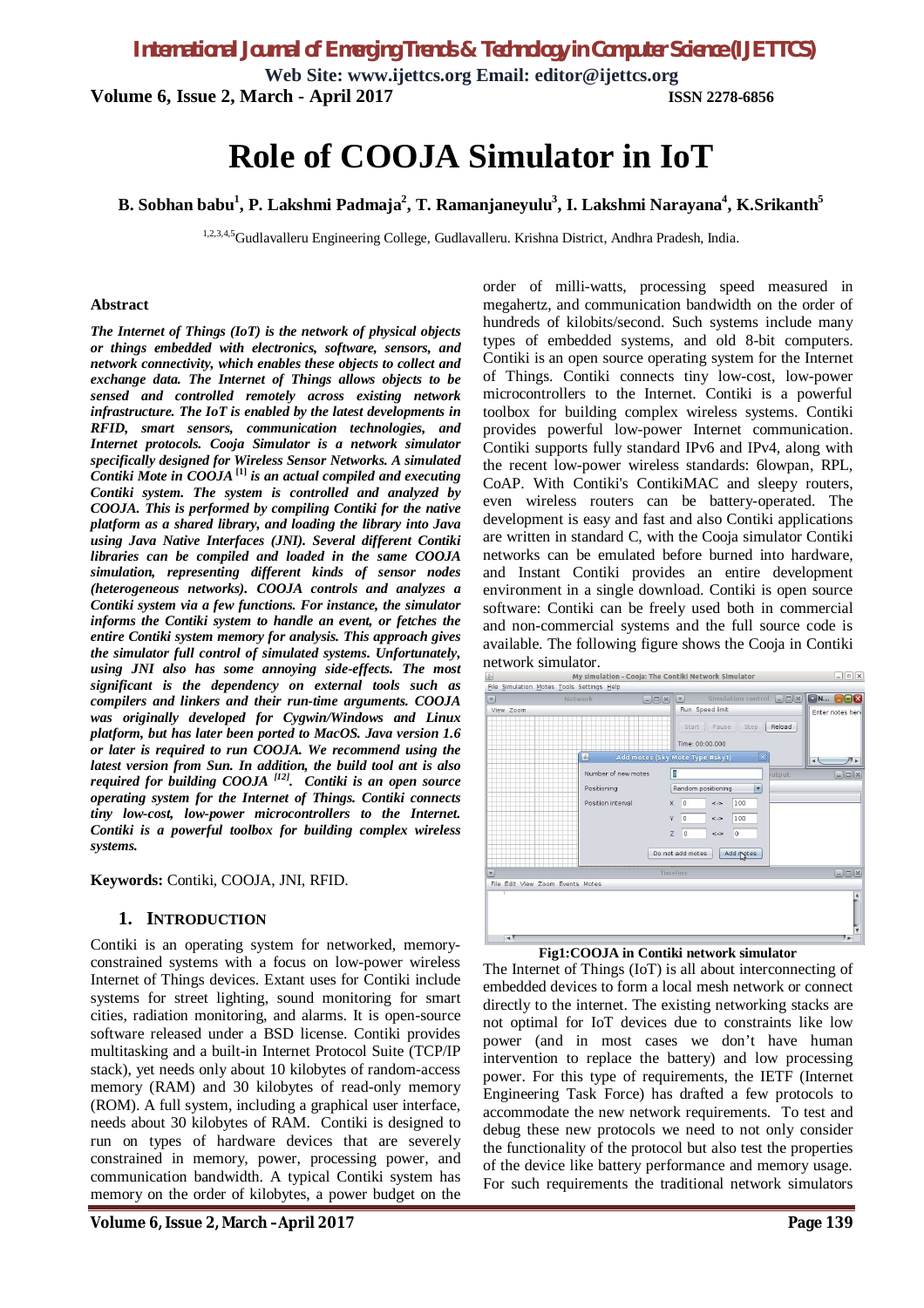**Web Site: www.ijettcs.org Email: editor@ijettcs.org**

## **Volume 6, Issue 2, March - April 2017 ISSN 2278-6856**

won't suffice, so we have simulators especially for these devices. One such simulator for IoT devices is Cooja simulator. In this post, I would like to demonstrate how to use cooja as a network test bed for IoT devices, and integrate with the AWS IoT platform to communicate between two different mesh networks.

#### **2.STACKS OF COOJA**

COOJA has two stacks one is  $\text{uIP}^{[6]}$  and another one is Rime. TCP/IP stacks are the global enablers of world-wide inter-connection and communication of devices and computers. A wide range of stack implementations is available today: from full-scale stacks in Windows and Linux to small-scale stacks for embedded [9] systems like lightweight IP (lwIP) $^{[1]}$  and even smaller stacks like micro IP  $(uIP)$ <sup>[1]</sup> for resource-constrained devices with 8-bit microcontrollers. Using IP (v6)  $^{[2]}$  as the bridging protocol facilitates a seamless interconnection of both resourceconstrained and non-constrained devices over the Internet (condensed under the label Internet of Things).

The layers of Rime are designed to be extremely simple, both in terms of interface and implementation. Each layer adds its own header to outgoing messages. Because Rime layers are simple, individual headers are very small; typically a few bytes each. The thin layers in Rime enable code reuse within the stack. For example, reliable communication is not implemented in a single layer but divided into two layers, one that implements acknowledgments and sequencing, and one that resends messages until the upper layer tells it to stop. We call the latter layer stubborn. A stubborn layer is not only used by reliable protocols but also by protocols that send periodic messages such as neighbor maintenance for routing protocols and repeated transmission of messages in Rime's network flooding layer The lowest level primitive in Rime is anonymous best- effort broadcast, abc. The abc layer provides a 16-bit channel abstraction but no node addressing; it is added by upper layers. The identified sender best-effort broadcast, ibc, adds a sender identity header field and the unicast abstraction, uc, adds a receiver header field. An underlying MAC or link layer may choose to implement parts of the Rime stack, such as the abc, ibc, or uc layers, in hardware or firmware.

| unicast | Single-hop Single-hop<br>broadcast | Multi-hop |                       |
|---------|------------------------------------|-----------|-----------------------|
| rucb    | ribcb                              | nfb       | <b>Bulk transfer</b>  |
| ruc     | ribc                               | nf        | Reliable transmission |
| suc     | sibc                               |           | Stubborn transmission |
| uc      | ibc                                |           | Identified sender     |
|         |                                    |           | Anonymous broadcast   |

**Fig:2 Rime Stack**

#### **2.1 SHIFTING THE BURDEN FROM APPLICATIONS TO THE SYSTEM CORE**

One of the basic ideas of Rime is to shift the burden, in terms of memory footprint, from protocol implementations

to Rime. By making Rime part of Contiki's system core, which is always present in memory, loadable programs are made smaller. Consequently, the energy consumption for program loading [2] is reduced.

#### **2.2 BUFFER MANAGEMENT**

To reduce memory footprint Rime uses a single buffer for both incoming and outgoing packets similar to uIP [1]. Layers that need to queue data, e.g. a stubborn protocol or a MAC layer, copy the data to dynamically allocated queue buffers.

Cooja can also useful to emulate RPL and LIBP network protocols. RPL (Routing Protocol for  $LLNs$ <sup>[8]</sup> is a direct result of the Internet Engineering Task Force (IETF) which recognized the need to form a standardized IPv6 based routing solution for LLNs. The IETF formalized a working group specific for this problem called ROLL (Routing over Low power and Lossy). The direct outcome of this group was RPL. RPL is a Distance Vector IPV6 routing protocol for LLNs that specifies how to build a Destination Oriented Directed Acyclic Graph using an objective function and a set of metrics and constraints. RPL basically builds a logical communications graph over a physical network that conforms to satisfying a set of objectives and conforms to a set of constraints which can be set by a network administrator. The graph building process is initiated at the root node; multiple roots can exist in the same network. The roots start advertising the information about the graph using messages outlined in its RFC and other literature. LIBP, known as the Least Interference Beaconing Protocol  $[10]$ , is the implementation of the Least Interference Beaconing Algorithm, LIBA. LIBP extends the beaconing process widely used by collection protocols with load balancing to improve the Ubiquitous Sensor Network (USN) energy efficiency [4]. The process involving the least interference paradigm allows the selection of a parent node that has the smallest number of children. This is a point of least traffic flow interference. The parent selection model chooses the first parent node heard from, whereby the sensor nodes hear from a set of neighbours and select the least burdened (in number of children) as the parent node. RPL has two objective functions one is objective function ETX and another one is Objective Function Zero. The ETX objective function is a widely popular link metric in the field of WSN. It is a link metric that in some way encompasses link congestion and link latency. ETX is simply defined as the expected number of transmissions required to successfully transmit and acknowledge a packet on a wireless link. The objective function Zero is a relatively new objective function proposed by the IETF. In comparison to ETX it is not highly established since ETX is considered a mature link metric in the field of WSNs.

### **3. NETWORK PROTOCOLS OF COOJA**

#### **3.1 LIBP (LEAST INTERFERENCE BEACONING PROTOCOL)**

LIBP, known as the Least Interference Beaconing Protocol, is the implementation of the Least Interference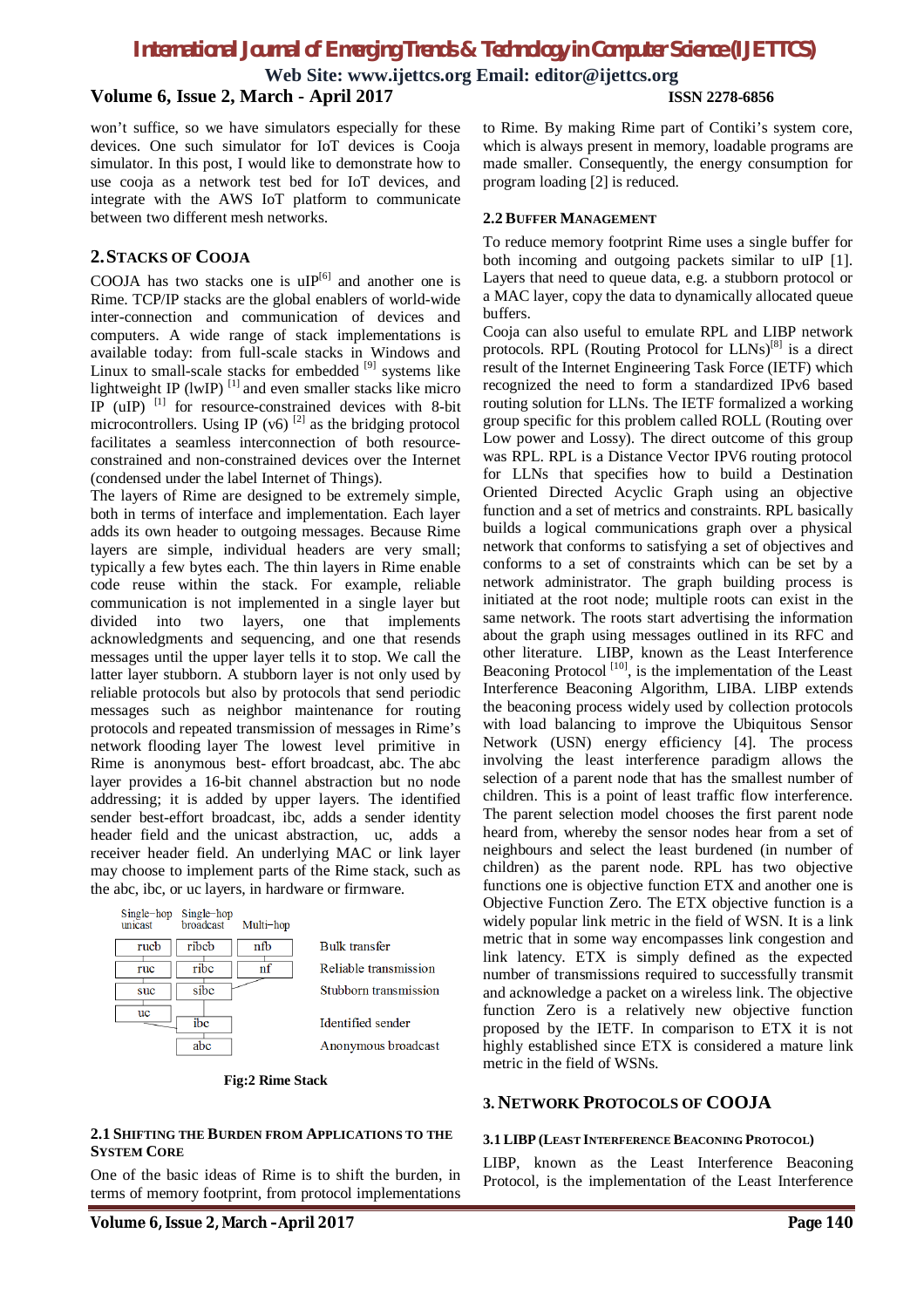**Web Site: www.ijettcs.org Email: editor@ijettcs.org**

# **Volume 6, Issue 2, March - April 2017 ISSN 2278-6856**

Beaconing Algorithm, LIBA. LIBP extends the beaconing process widely used by collection protocols with load balancing to improve the Ubiquitous Sensor Network  $(USN)$   $^{[13]}$  energy efficiency. The process involving the least interference paradigm allows the selection of a parent node that has the smallest number of children. This is a point of least traffic flow interference. The parent selection model chooses the first parent node heard from, whereby the sensor nodes hear from a set of neighbours and select the least burdened (in number of children) as the parent node. LIBA is an implementation of the LIBA algorithm. This routing protocol, like CTP, uses a beaconing process initiated by the source node. When the process is initiated nodes incidents to the sink node will be the first to recognize that a sink node is within one hop distance. This process is then initiated by these nodes to their neighbours and this process is repeated thereafter. This results in a network where each node is aware of its neighbours. The least interference paradigm is integrated into the process by which nodes select parent nodes which have the smallest number of children, which is the parent of least traffic flow interference. This configuration is especially powerful in the situation where sensors are periodically sensing information (which is a very popular sensor use case). LIBP basically aims to provide a way to balance traffic flow in such a way that it results in energy efficiency by having a network where nodes support less traffic.

### **3.2 CTP (COLLECTION TREE PROTOCOL):**

CTP is a routing protocol which extends the Trickle Algorithm. It does so because the assumption can be made that data aggregation is one of the primary goals of a WSN. CTP promises to be reliable, efficient, robust, and hardware independent. CTP relies on data packets to validate the routing topology and loop detection. This routing protocol also utilizes adaptive beaconing to dynamically setup and adapt to network changes. Every node implementing CTP maintains an estimate of the cost of its route to a collection point. This metric is typically called Expected transmission (ETX).

### **3.3 ROUTING PROTOCOL FOR LLNS (RPL)**

RPL is a direct result of the IETF which recognized the need to form standardized IPV6 based routing solution for LLNs. The IETF formalized a working group specific for this problem called ROLL (Routing over Low Power and Lossy). The direct outcome of this workgroup was RPL.

# **4. FEATURES OF COOJA**

### **4.1 MEMORY ALLOCATION**

Contiki is designed for tiny systems, having only a few kilobytes of memory available. Contiki is therefore highly memory efficient and provides a set of mechanisms for memory allocation: memory block allocation memb, a managed memory allocator mmem, as well as the standard C memory allocator malloc.

#### **4.2 FULL IP NETWORKING**

Contiki provides a full IP network stack, with standard IP protocols such as UDP, TCP, and HTTP, in addition to the new low-power standards like 6lowpan, RPL, and CoAP. The Contiki IPv6 stack, developed by and contributed to Contiki by Cisco, is fully certified under the IPv6 Ready Logo program.

#### **4.3 POWER AWARENESS**

Contiki is designed to operate in extremely low-power systems: systems that may need to run for years on a pair of AA batteries. To assist the development of low-power systems, Contiki provides mechanisms for estimating the system power consumption and for understanding where the power was spent.

#### **4.4 6LOWPAN, RPL, COAP**

Contiki supports the recently standardized IETF protocols for low-power IPv6  $^{[5]}$ ,  $^{[9]}$  networking, including the 6lowpan adaptation layer, the RPL IPv6  $^{[4]}$  multi-hop routing protocol, and the CoAP RESTful application-layer protocol.

#### **4.7 DYNAMIC MODULE LOADING**

Contiki supports dynamic loading and linking of modules at run-time. This is useful in applications in which the behavior is intended to be changed after deployment. The Contiki module loader<sup>[15]</sup> can load, relocate, and link standard ELF files that can optionally be stripped off their debugging symbols to keep their size down.

#### **4.8 SLEEPY ROUTERS**

In wireless networks, nodes may need to relay messages from others to reach their destination. With Contiki, even relay nodes, so-called routers, can be battery-operated thanks to the Contiki MAC radio duty cycling mechanism which allows them to sleep between each relayed message. Some call this sleeping router, we call it sleepy routers.

#### **4.9 HARDWARE PLATFORMS**

Contiki runs on a wide range of tiny platforms, ranging from 8051-powered systems-on-a-chip through the MSP430 and the AVR to a variety of ARM devices. There are also a number of more exotic platforms thrown in there for good measure. Read more about Contiki hardware platforms.

#### **4.10 PROTO-THREADS**

To save memory but provide a nice control flow in the code, Contiki uses a mechanism called proto-threads. Proto-threads are a mixture of the event-driven and the multi-threaded programming mechanisms. With protothreads [2], event-handlers can be made to block, waiting for events to occur.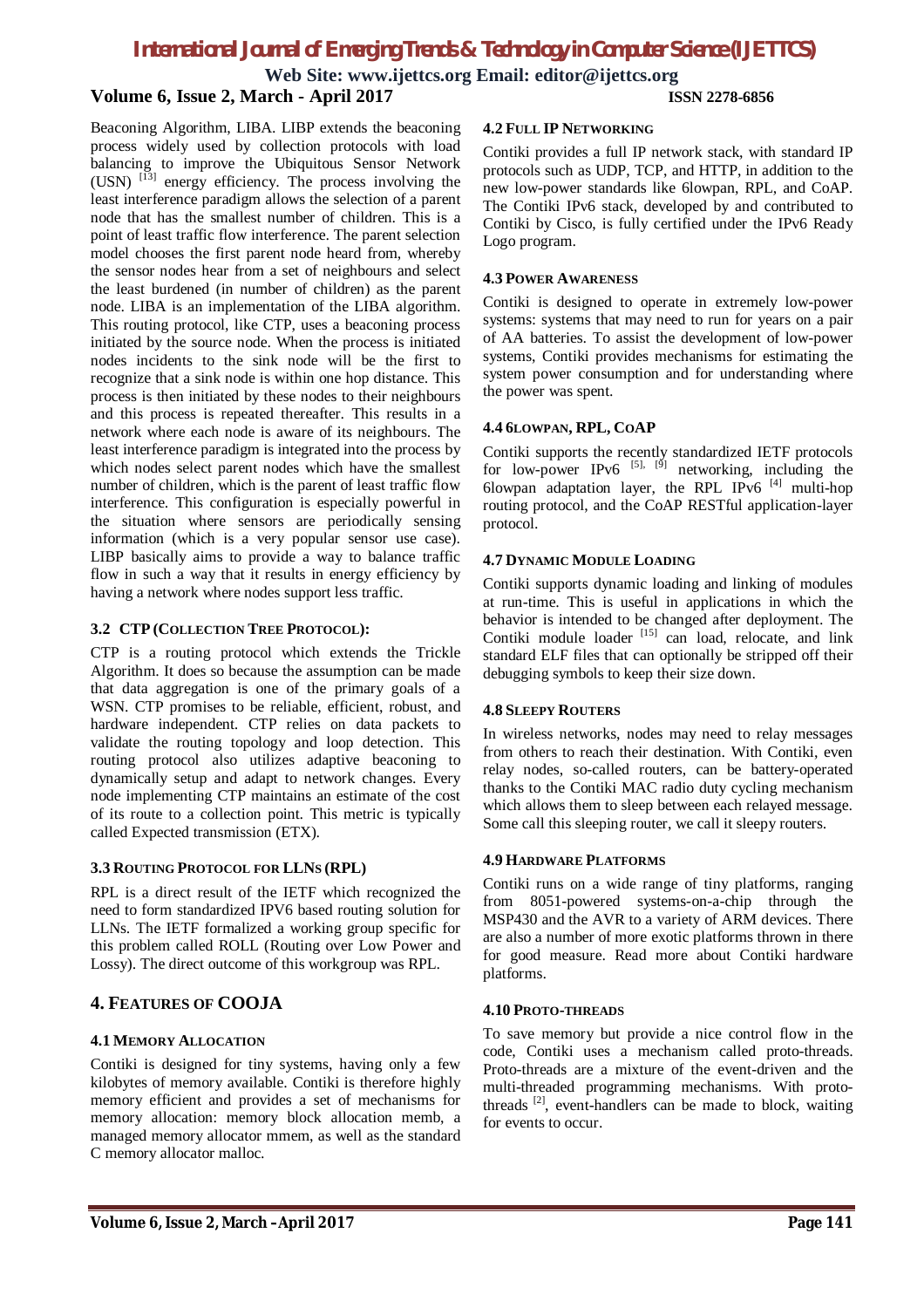**Web Site: www.ijettcs.org Email: editor@ijettcs.org**

## **Volume 6, Issue 2, March - April 2017 ISSN 2278-6856**

## **4.11 COFFEE FLASH FILE SYSTEM**

For devices that have an external flash memory chip, Contiki provides a lightweight flash file system, called Coffee. With Coffee, application programs can open, close, read from, write to, and append to files on the external flash, without having to worry about flash sectors needing to be erased before writing or flash wear-leveling. The performance of Coffee is within 95% of the raw throughput of the flash memory.

#### **4.12 THE CONTIKI SHELL**

Contiki provides an optional command-line shell with a set of commands that are useful during development and debugging of Contiki systems. With Unix-style pipelines, shell commands can be combined in powerful ways. Applications can define their own shell commands that work together with existing commands.

## **5 .CONCLUSION**

The resulting simulator  $[11, 12]$  works well for the intended usage. It helps new users to quickly and easily start up a simulation, and is very useful during development and test phases. It supports heterogeneous networks, concerning both simulated hardware and software. Larger-scale behaviour protocols and algorithms can be observed by using the basic set of plugins or by easily extending them. However, due to its extendibility it is not extremely efficient. It is better suitable for developing IoT applications and simulates those applications with the help of Cooja simulator.

### **References**

- [1] A. Dunkels, B. Gr onvall, and T. Voigt. Contiki a Light weight and flexible operating system for tiny networked sensors. In *Proceedings of the First IEEE Workshop onEmbedded Networked Sensors*, Tampa, Florida, USA, Nov.2004.
- [2] Dunkels, Adam; Schmidt, Oliver; Voigt, Thiemo; Ali, Muneeb (November 2006), "Protothreads: Simplifying event-driven programming of memoryconstrained embedded systems", Proceedings of the Fourth ACM Conference on Embedded Networked Sensor Systems (SenSys), Boulder, CO, USA Dunkels, A.; Schmidt, O.; Voigt, T.; Ali, M. (2006). "Protothreads". Proceedings of the 4th international conference on Embedded networked sensor systems - Sen Sys '06. p. 29.
- [3] M. Karir. Atemu sensor network emulator / simulator / debugger. Technical report, Center for Satellite and Communication Networks, Univ. of Maryland, 2003.
- [4] Alan, A., & Pritsker, B. (n.d.). Why Simulation Works. Proceedings of the 1989 Winter Simulation Conference.
- [5] J. Hui and E. Culler, "Extending IP to Low-Power, Wireless Personal Area Networks," Internet Computing, IEEE, vol. 12, no. 4, pp. 37–45, August 2008.
- 
- [6] Contiki Doxy gen Documentation, "uIP TCP Throughput Booster Hack," [online]. http://contiki.sourceforge.net/docs/2.6/a01696.html
- [7] R. Klauck and M. Kirsche, "Bonjour Contiki: A Case study of a DNS-Based Discovery Service for the Internet of Things," in Proceedings of the 11th International IEEE Conference on Ad-Hoc Networks and Wireless (ADHOC-NOW 2012), ser. Lecture Notes in Computer Science (LNCS), vol. 7363. Springer, July 2012, pp. 316 – 329. [Online]. Available: http://dx.doi.org/10.1007/978-3-642- 31638-8 24.
- [8] Contiki, "Contiki: The Open Source Operating System for the Internet of Things," 2015.
- [9] M. Durvy, J. Abeill´e, P. Wetterwald, C. O'Flynn, B. Leverett, E. Gnoske, M. Vidales, G. Mulligan, N. Tsiftes, N. Finne, and A. Dunkels, "Making Sensor Networks IPv6 Ready," in Proc. of the 6th ACM Conference on Networked Embedded Sensor Systems (SenSys 2008), poster session, November 2008.
- [10] R. Bless and M. Doll, "Integration of the FreeBSD TCP/IP-Stack into the Discrete Event Simulator OMNet++," in Proceedings of the 36th Conference on Winter Simulation (WSC), 2004, pp. 1556–1561.
- [11] F. Oesterlind, A. Dunkels, J. Eriksson, N. Finne, and T. Voigt, "Cross- Level Sensor Network Simulation with COOJA," in Proc. of the 1st IEEE Workshop on Practical Issues in Building Sensor Network Applications (SenseApp 2006), Nov. 2006.
- [12] C. A. Boano, K. Römer, F. Österlind, and T. Voigt. Demo Abstract: Realistic Simulation of Radio Interference in COOJA. In Proceedings of the uropean Conference on Wireless Sensor Networks (EWSN), Bonn, Germany, 2011.
- [13] M. Karir. atemu Sensor Network Emulator / Simulator / Debugger. Technical report, Center for Satellite and Communication Networks, Univ. of Maryland, 2003.
- [14] D.Watson andM. Nesterenko. Mule: Hybrid Simulator for Testing and Debugging Wireless Sensor Networks. Workshop on Sensor and Actor Network Protocols and Applications, 2004.

#### **Author Profile**



**B.SobhanBabu<sup>1</sup>** M.Tech, and working as Assistant Professor in Department of Information Technology, Gudlavalleru Engineering College, Gudlavalleru, AndhraPradesh.

**P. Lakshmi Padmaja<sup>2</sup>** M.Tech, and working as Assistant Professor in Department of Information Technology, Gudlavalleru Engineering College, Gudlavalleru, AndhraPradesh.